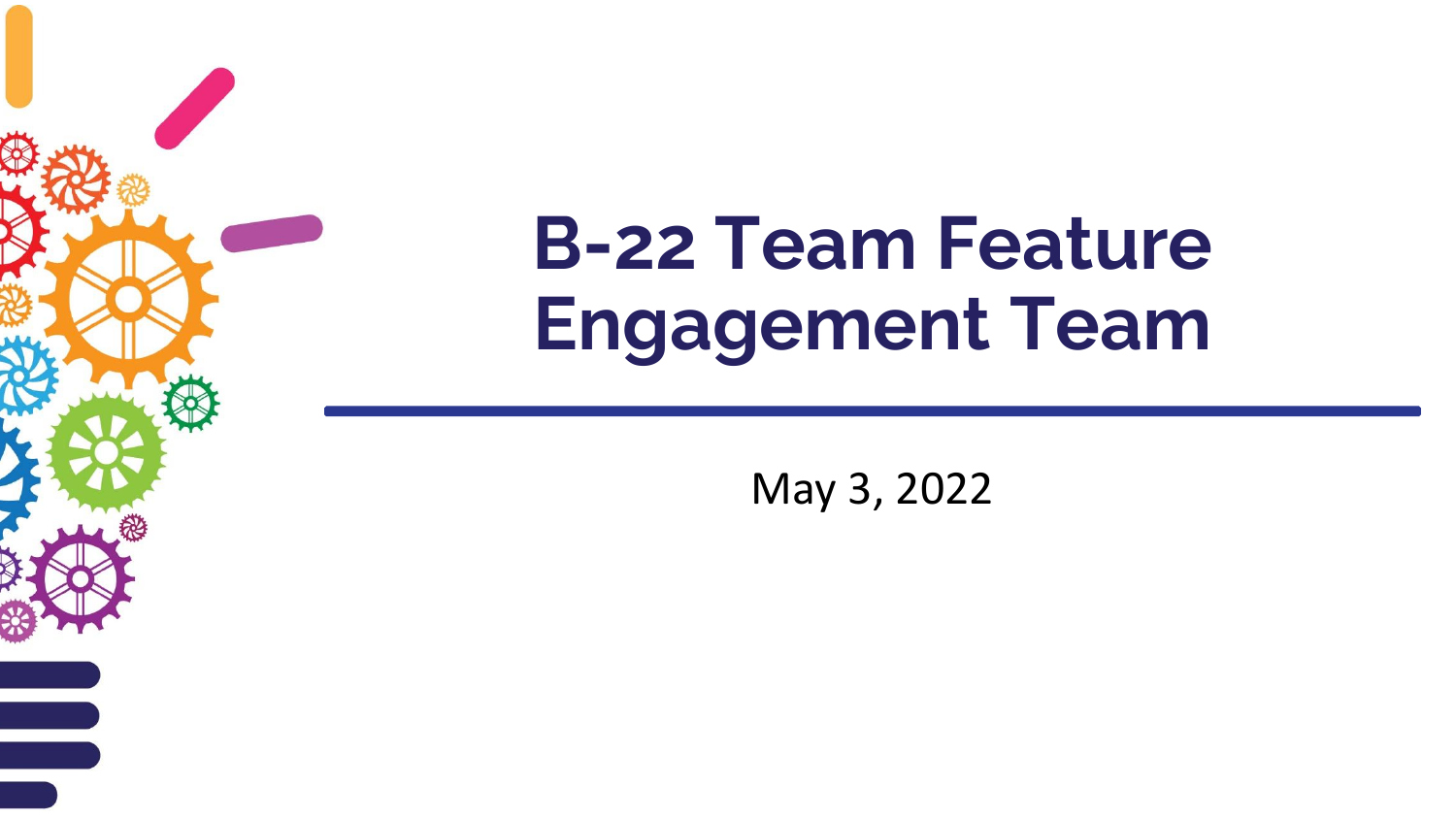### **Engage, Coordinate, and Inform stakeholders (youth, families, partners, and parents), in the work of Birth to 22: United for Brighter Futures.**

Short-term Goals:

- Hold 4 Community Conversations
- Revisiting and updating the Logic Model

### Long-term Goals:

- Clarify the Community Conversation audience and understand the needs of the Action Teams
- Provide support to the Communications Subcommittee
- Develop centralized data platform



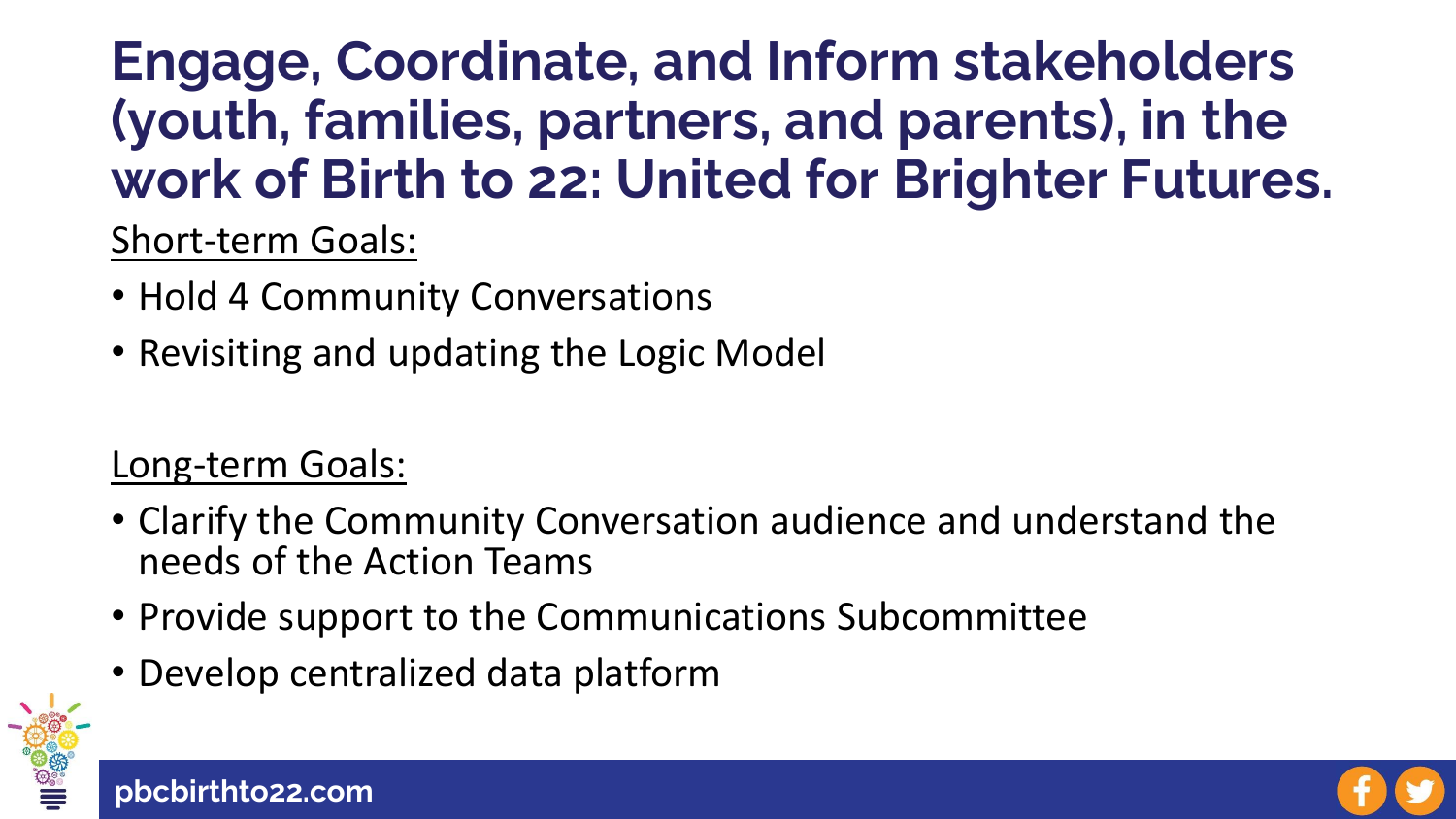## **2022 Priorities**



- Host Community Conversations;
- Strengthen and expand Communication Subcommittee;
- Develop centralized data platform

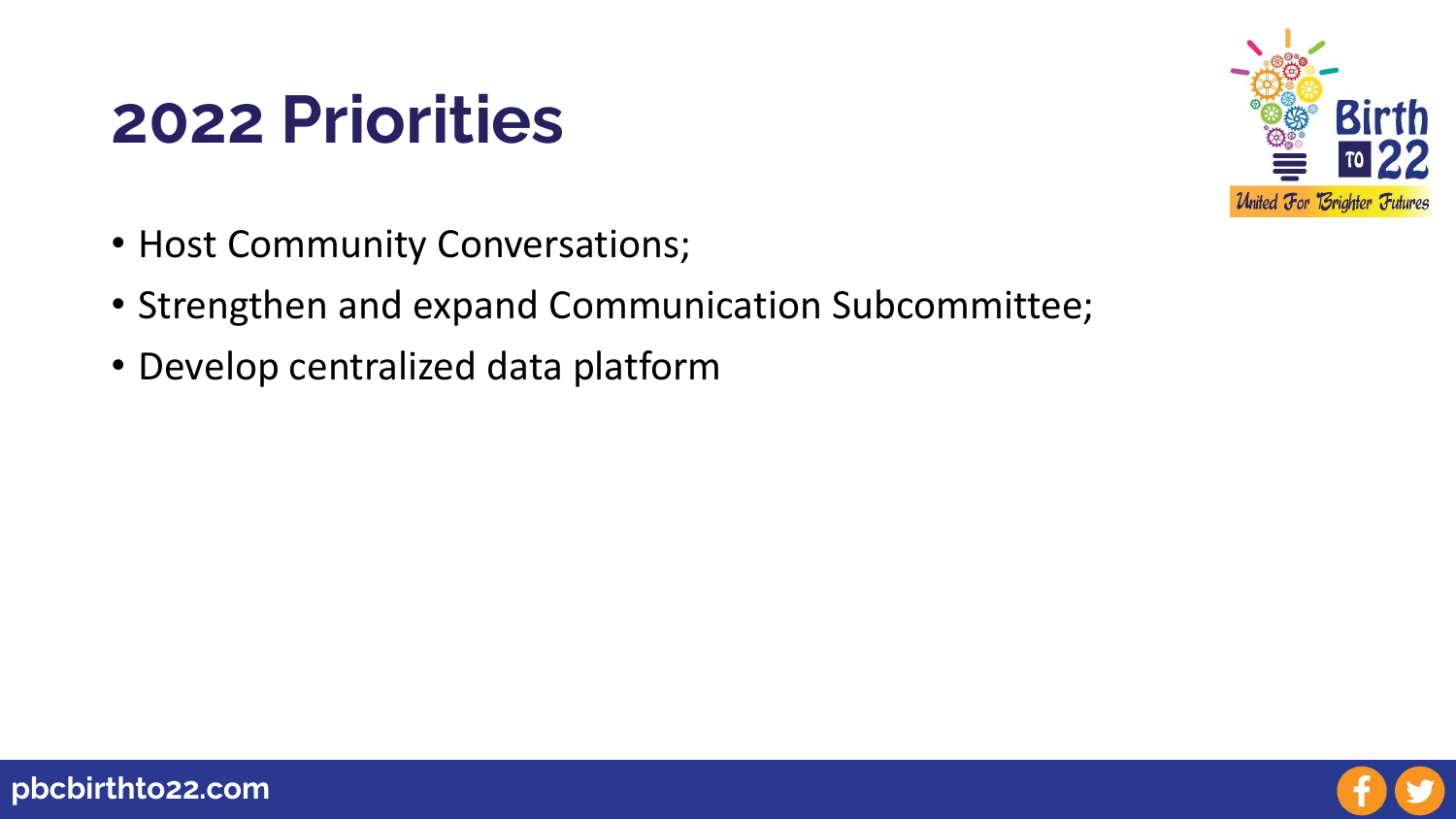## **Recent/tangible activities team's been engaged in?**

- 4 virtual Community Conversations held in 2022
	- (Presentation on current data to follow this presentation)
- Communications Subcommittee has started meeting, has a few members, created an Instagram page, discussions on how to grow subcommittee's reach



United For Brighter Futures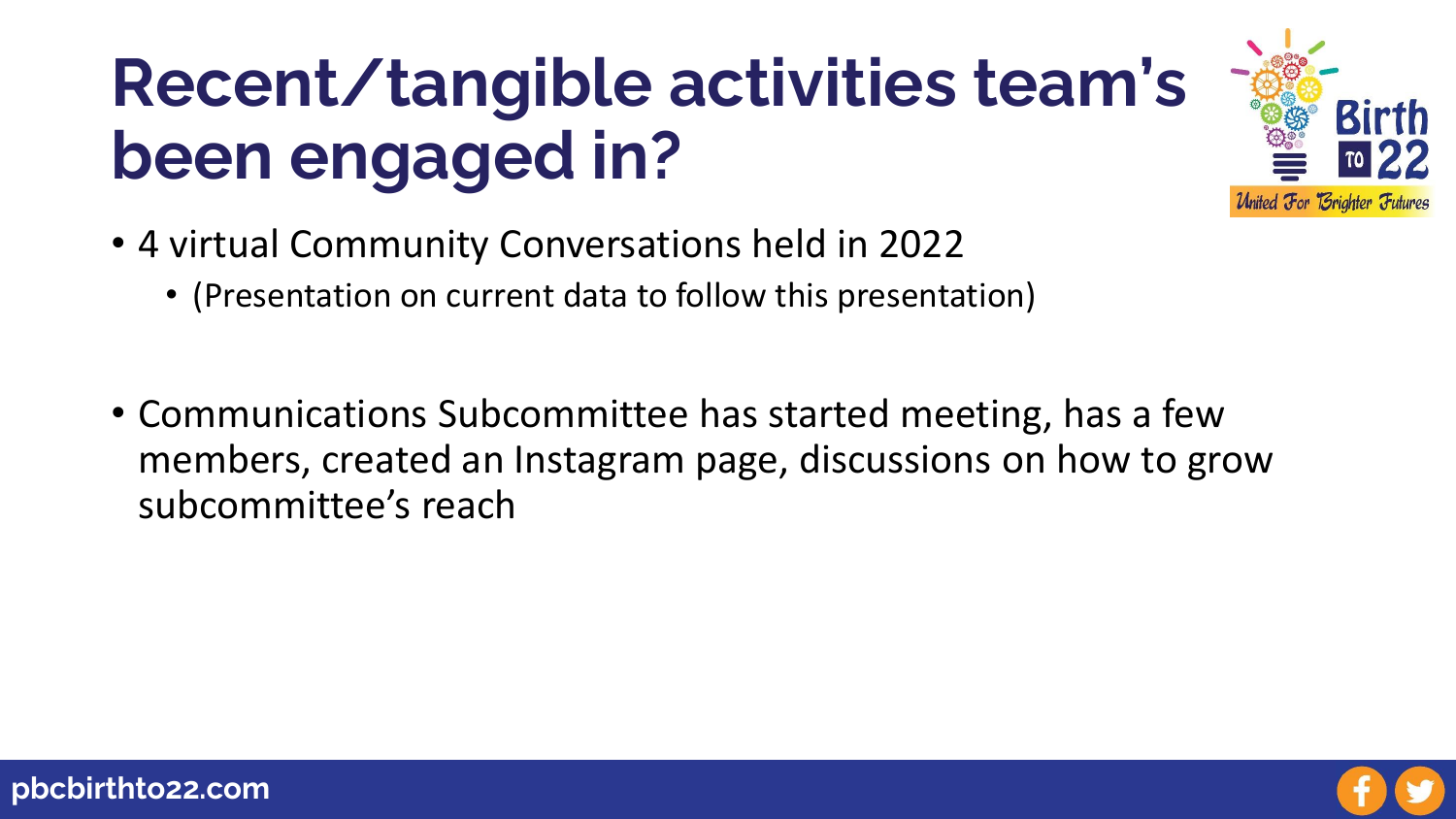## **How is equity showing up in your work?**



- Historically, held Conversation throughout the county to make transportation less of a barrier
- Offered compensation to parents for attending the Conversation in the evening
- Offered community service hours for student who attended the Conversation
- Encouraged GCC (girls), Future Leaders (youth), and Racial Equity Core Team to have team members attend breakout groups and keep girls, youth, and equity in the Conversation
- Additional supports interested in more targeted conversations; Need more direction from the Action Teams about what populations they want to hear from

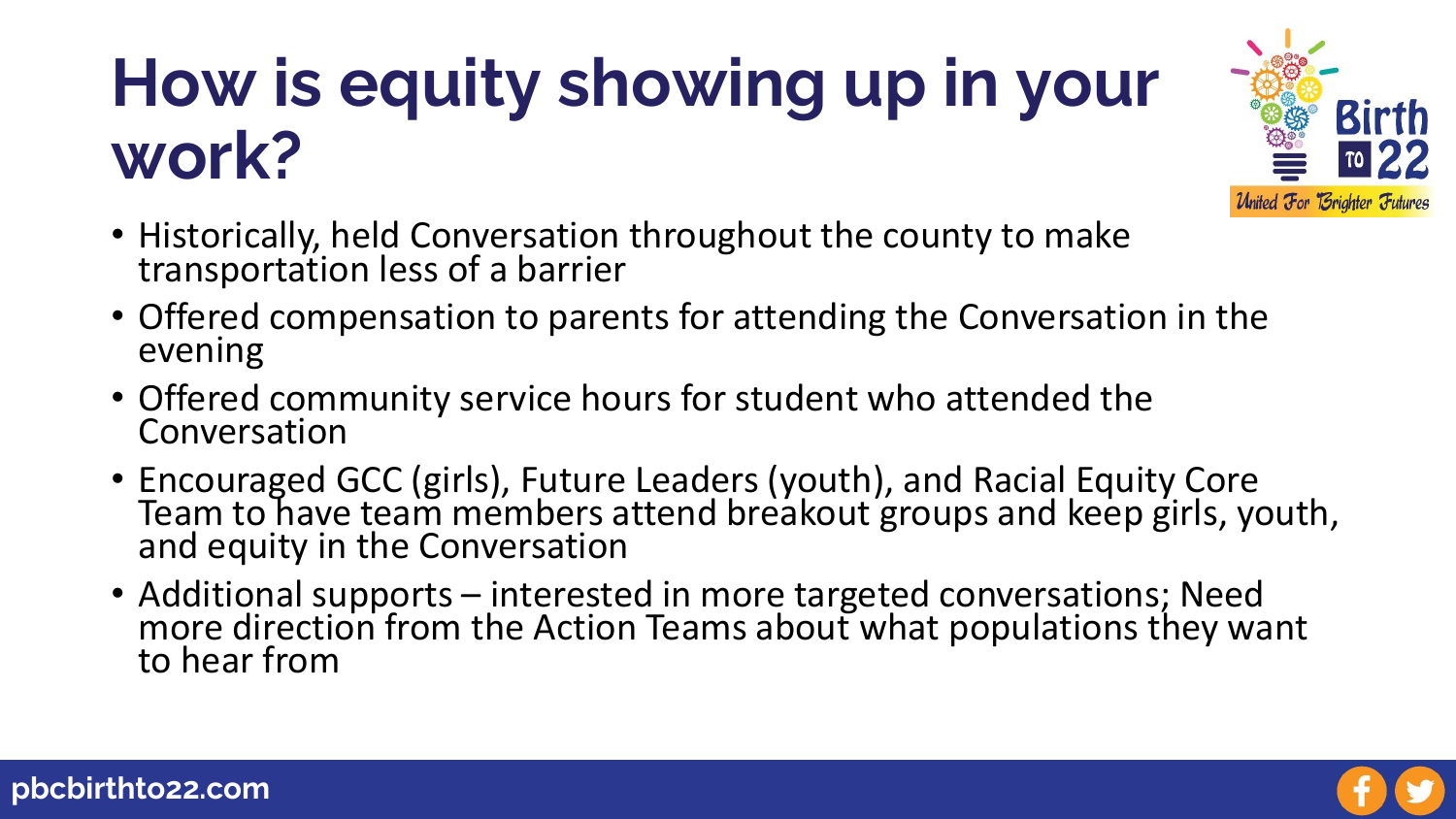## **How are the community needs represented in your work?**



- Community Conversations:
	- To engage the community, to gain insight about community needs and relay that information back to the Action Teams
- Communications Subcommittee:
	- Finding platforms and methods of communication to provide information to the community about B-22

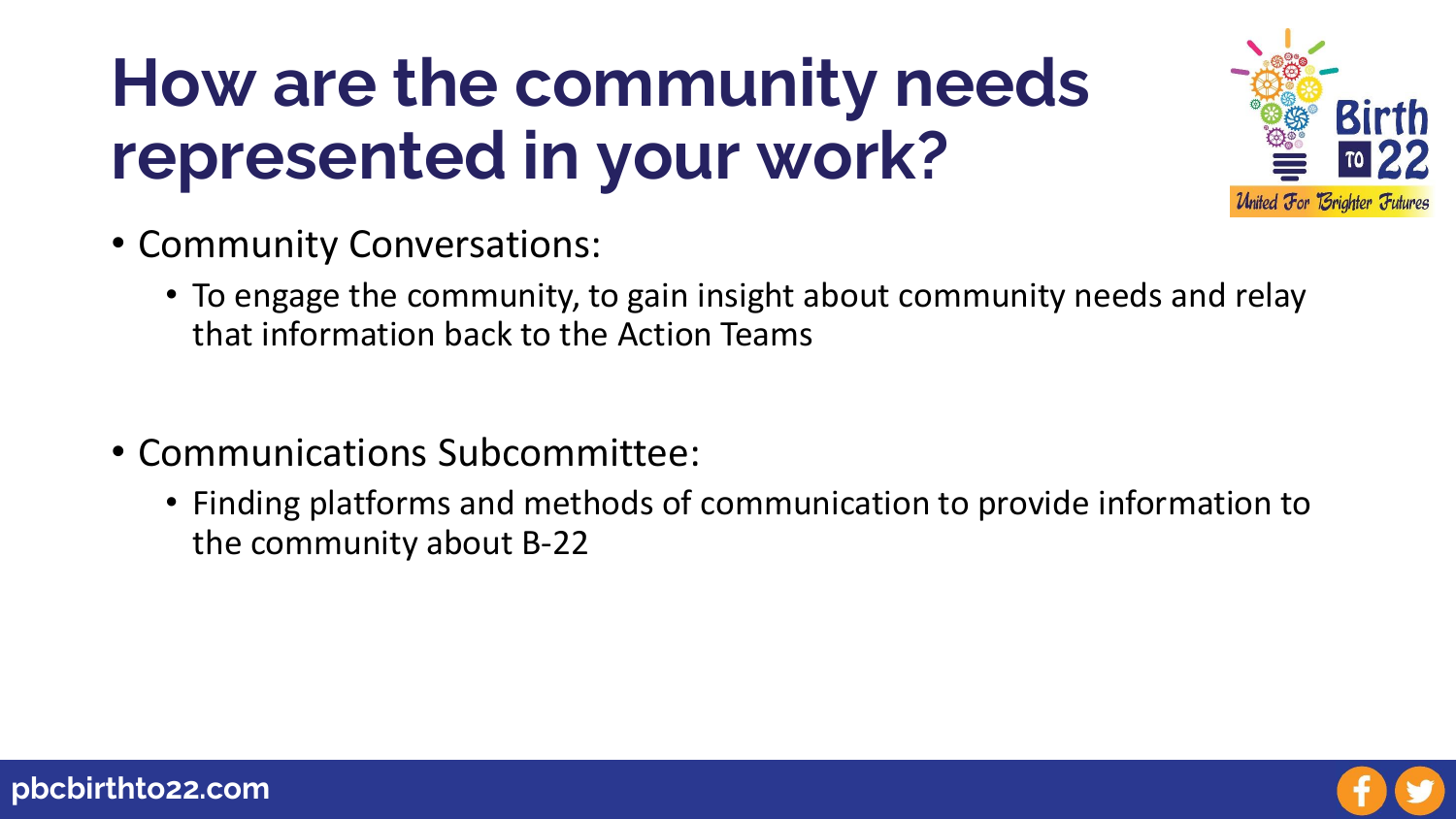# **Key Highlights and Roadblocks**



#### **Highlights/Accomplishments**

- 4 Community Conversations in FY 2022
- Launched Communications Subcommittee

### **Opportunities/Roadblocks**

- Audience clarification
- Budget & Compensation availability & how to obtain
- Communication Subcommittee supports – how to obtain staff or platform/app to make communications easier

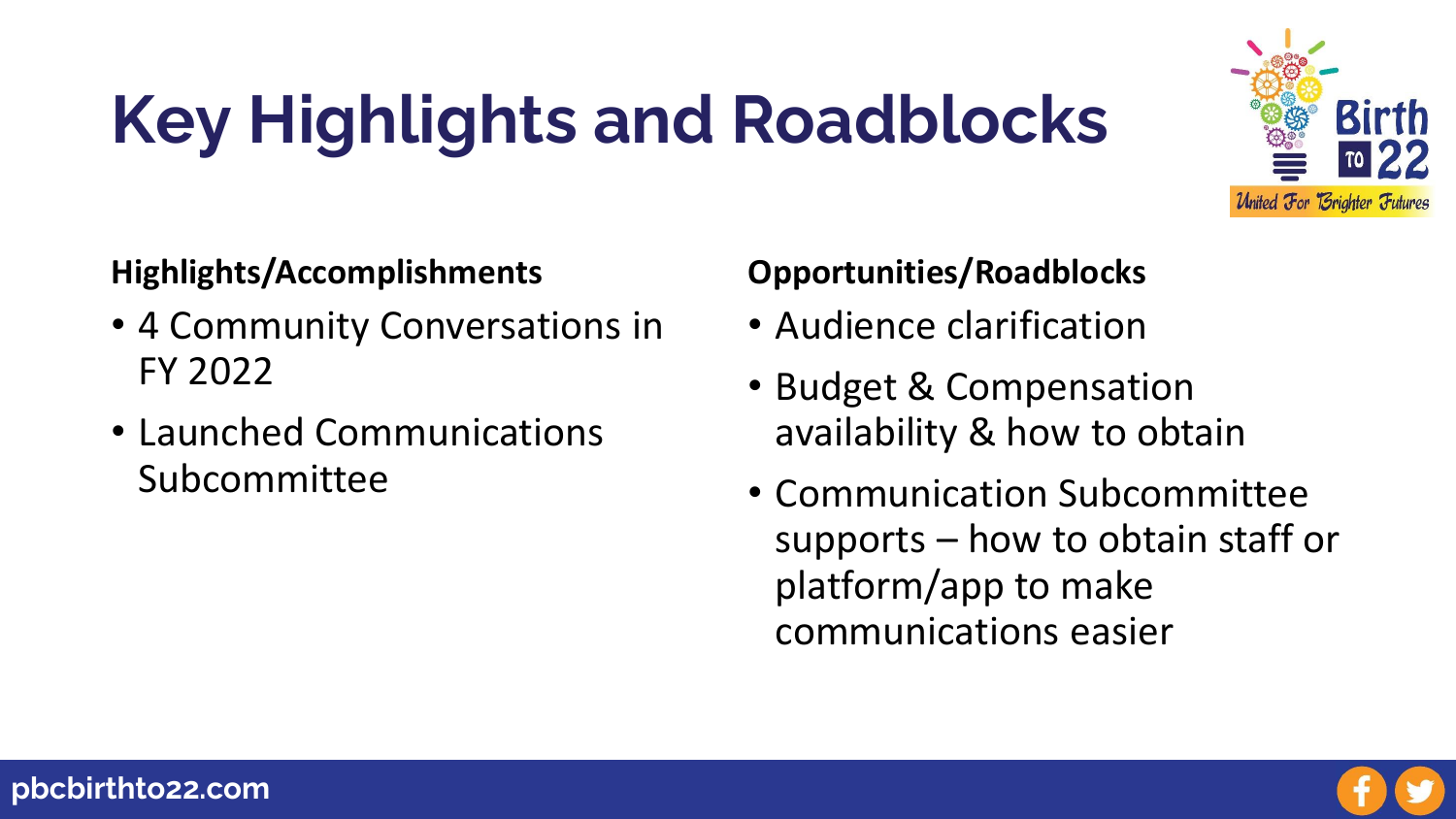## **Connecting w/ B-22 Teams, Initiatives and partners**

**What can you provide to teams?**

- Provide a platform for teams to share their updates and information with the community
- Bring participants to the Conversation to give feedback to the teams

#### **What do you need from teams?**

- Audience clarification who do you want to hear from?
- What information are you looking for?
- Feedback on the Conversation as a whole and how to make it purposeful and productive for the teams



United For Brighter Futures